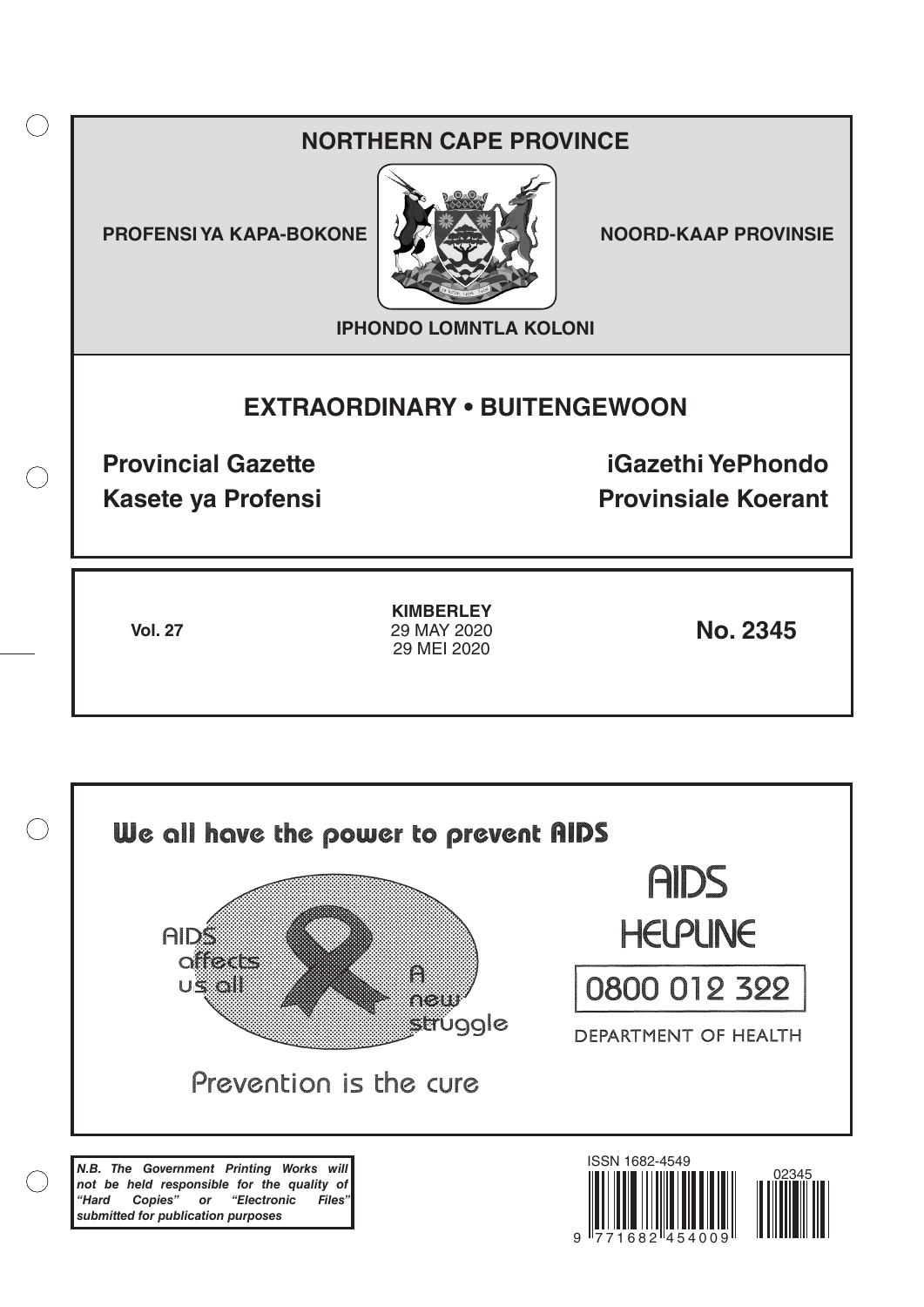### **IMPORTANT NOTICE:**

**The GovernmenT PrinTinG Works Will noT be held resPonsible for any errors ThaT miGhT occur due To The submission of incomPleTe / incorrecT / illeGible coPy.**

**no fuTure queries Will be handled in connecTion WiTh The above.**

#### **CONTENTS**

|    |                                                                                                                                                                                                                                                                                                                              | Gazette<br>No. | Page<br>No. |
|----|------------------------------------------------------------------------------------------------------------------------------------------------------------------------------------------------------------------------------------------------------------------------------------------------------------------------------|----------------|-------------|
|    | <b>GENERAL NOTICES • ALGEMENE KENNISGEWINGS</b>                                                                                                                                                                                                                                                                              |                |             |
| 53 | Local Government: Municipal Structures Act, 1998: Notice in terms of Section 35 of the Act, read with<br>Section 139 (1)(c) of the Constitution of the Republic of South Africa, 1996: Appointment of Administrator of<br>the Phokwane Local Municipality and Determination of the Powers and Functions of the Administrator | 2345           |             |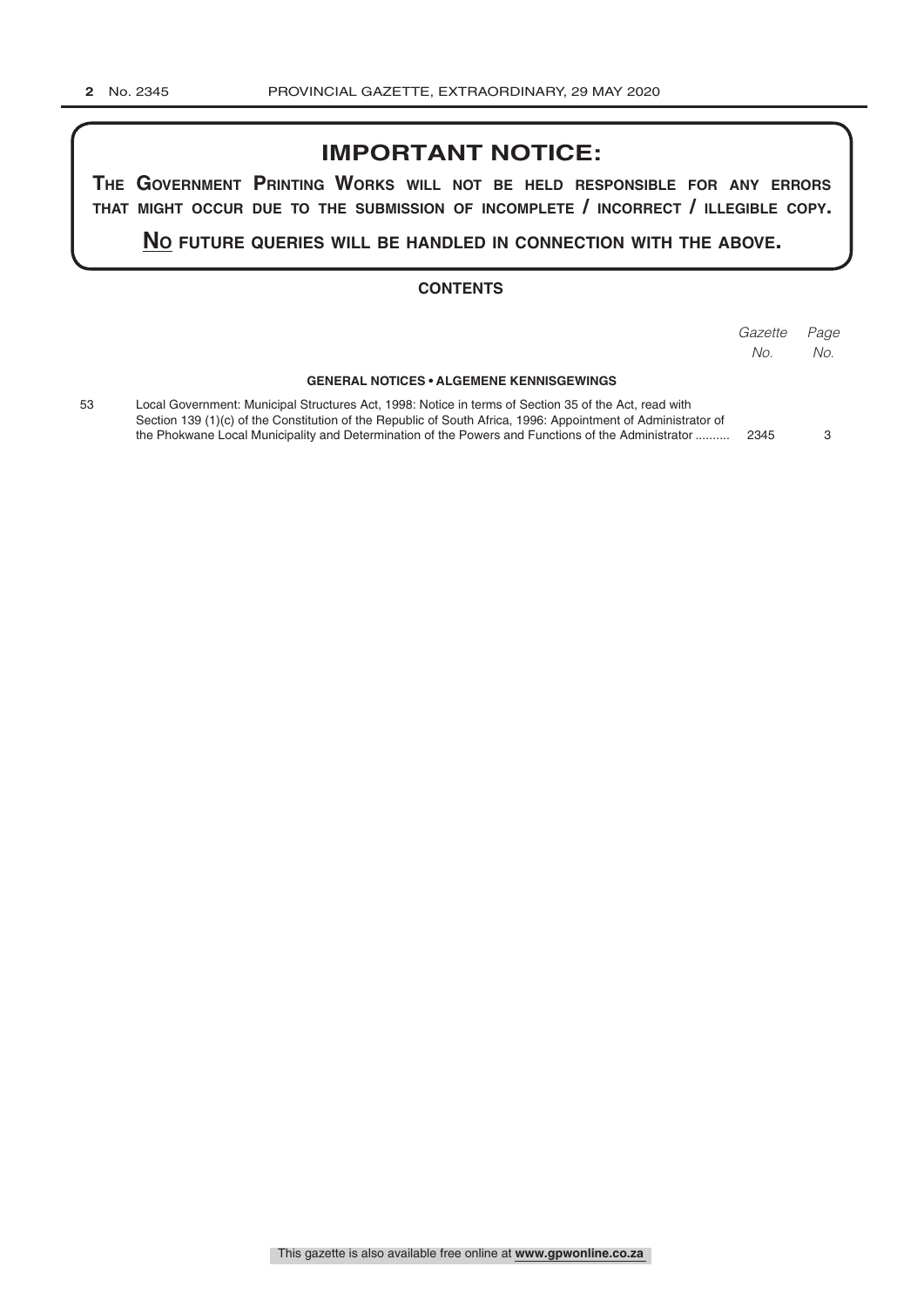### Government Gazette 2343 that was published on the 22nd of May 2020 with the Notice number 45, is hereby replaced with the following:

General Notices • Algemene Kennisgewings

#### **NOTICE 53 OF 2020**

#### DEPARTMENT OF COOPERATIVE GOVERNANCE, HUMAN SETTLEMENTS AND TRADITIONAL AFFAIRS

NOTICE IN TERMS OF SECTION 35 OF THE LOCAL GOVERNMENT: MUNICIPAL STRUCTURES ACT, 1998, READ WITH SECTION 139(1)(c) OF THE CONSTITUTION OF THE REPUBLIC OF SOUTH AFRICA, 1996 - APPOINTMENT OF ADMINISTRATOR OF THE PHOKWANE LOCAL MUNICIPALITY AND<br>DETERMINATION OF THE POWERS AND FUNCTIONS OF THE DETERMINATION OF THE POWERS AND FUNCTIONS OF THE ADMINISTRATOR

I, Bentley Gavin Vass, in my capacity as the Member of the Executive Council of the Northern Cape responsible for local government, subsequent to a decision of the Northern Cape Provincial Executive Council on the 12 March Municipal Council of Phokwane Local Municipality, in terms of section 139(1)(c) of the Constitution of the Republic of South Africa, 1996, hereby -

- (a) under the powers vested in me by section 35(1) of the Local Government: Municipal Structures Act, 1998 (Act No. 117 of 1998), appoint Mr. Bamba Ndwandwe as the Administrator of the Phokwane Local Municipality with effect from 19 May 2020; and
- (b) in accordance with the provisions of section 35(2) of the Local Government: Municipal Structures Act, 1998, determine that the Administrator must exercise and perform the following powers and functions:
	- (i) undertake all executive functions of a municipal council except the legislative functions namely, the approval of by-laws, the approval of the municipal budget and the imposition of rates, taxes, levies, duties, service fees and surcharges on fees;
	-
	- (ii) undertake all statutory executive functions of the Mayor; (iii) represent the Municipality on the Council of the Frances Baard District Municipality;
	- (iv) implement all the approved intervention conditions by the Minister responsible for local government ("Cooperative Governance") and the approved conditions by the National Council of Provinces ("NCOP") in terms of section 139(1)(b) and (c);
	- (v) undertake all fiscal and financial management functions at the municipality, including being the controlling signatory on the municipal banking account;
	- (vi) undertake all the necessary steps of recruitment (except the shortlisting and interviews) of the municipal manager and managers accountable to the municipal manager;
	- (vii) undertake the functions referred to in section 67(1)(h) and Schedule 2 of the Local Government: Municipal Systems Act, 2000, read with any other relevant legislative provisions dealing with disciplinary matters, including criminal and civil action;
	- (viii) implement all governance systems and procedures including oversight over the administration;
	- (ix) ensure implementation of financial systems, policies and procedures;
	- (x) approve all decisions taken at all levels of management including those of the Financial expert in terms of delegated or original authority;